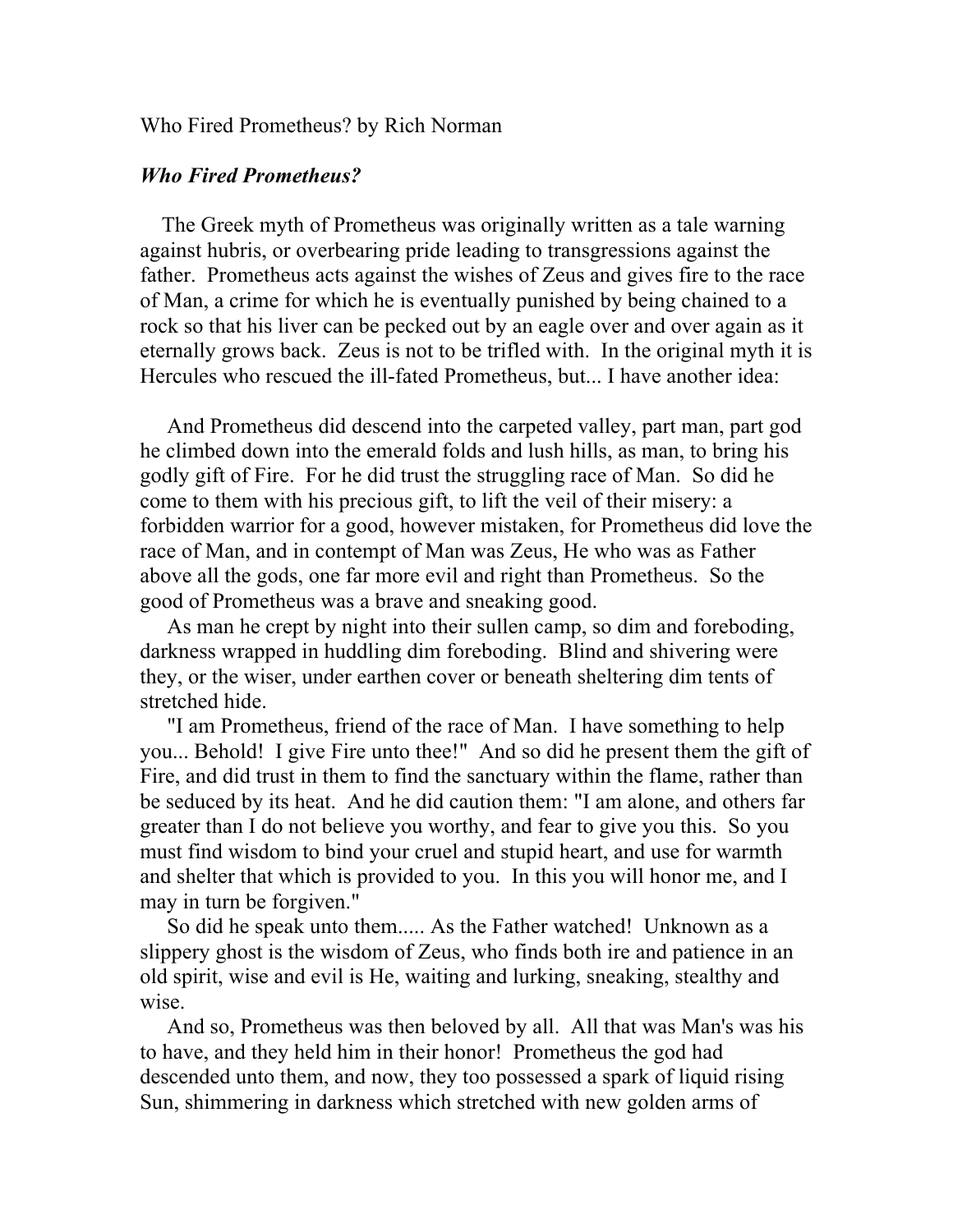warmth to embrace them into evening's hour. So did they sup and supplant their misery with meats well cooked and warmth to sustain and nourish them. So did they praise the name of Prometheus.

 Oh how fickle in folly and forgetting is the hollow heart of Man! For Hate soon gripped one sure in power, and another had found, of equal measure, both his strength and resolve, now doubled with Fire's teeth. And they then did set each upon the other, one upon the next with blaze and Hate, set Ruin loose and burning, swallowing the land and scalding it bare, the burnt Earth sloughed into the sea... washed away into foam. But barren rock and crag remained, so they did starve and die, upon rock and wind did they wither, and bore up a black fist of hatred into the air, and with their last bitter squeeze of breath, did they hate him, "Oh how I hate you, Prometheus! Why have you ruined us? We wish you dead, and wish but you had never set eyes, or Hope's murderous blaze upon our wretched world, once so beautiful. Oh, how I wish you dead!" So did they curse the name of Prometheus.

 And as a god weeps, did Prometheus weep, his screeching wounded cries held within his breast, echoing through his ruined godly soul, but as a god did he suffer, and soon tire of suffering, and so did twice cast a hopeful eye upon Mankind.... Now aged a thousand years twice did he find them, starving but for want of a simple thing, a forbidden thing, which need but a few bits of knowledge, and then, from the overspilling land, so double rich in game and spoil, they could but easily sup and live, happy and well, their lot so easily lain but for this!

 So again did he descend into the double green forest and enfolded himself in the tangled damp shadows with them, again, as man did he go among them, for Prometheus did love the race of man.

 "I am Prometheus, and I bring you a thing, a simple wooden thing crafted thus, and so you may see the rich wood yield easily its sweet bounty, and we will all enjoy life's precious spoil with less cost. But I do beg you, do use this thing for that which makes life sweet, leaves it a treasured thing, now doubly rich. For there are gods above me, who twice holy I do fear, and if you spoil yourself, I shall surely be the one to pay the cost... So do I beg you." And with this warning he gave them the bow and arrow, and they did rejoice and sup, eat and live with life rich and plentiful around and before them, and did praise the name of Prometheus.

 But soon, one found his hatred too hard to grasp and so did slip his arrow into his enemy's breast, and Rage did cull what absence did before the bow, and then twice again and double still did the cost in blood exceed that ill which Prometheus had sought to slake.... now drained into the Earth from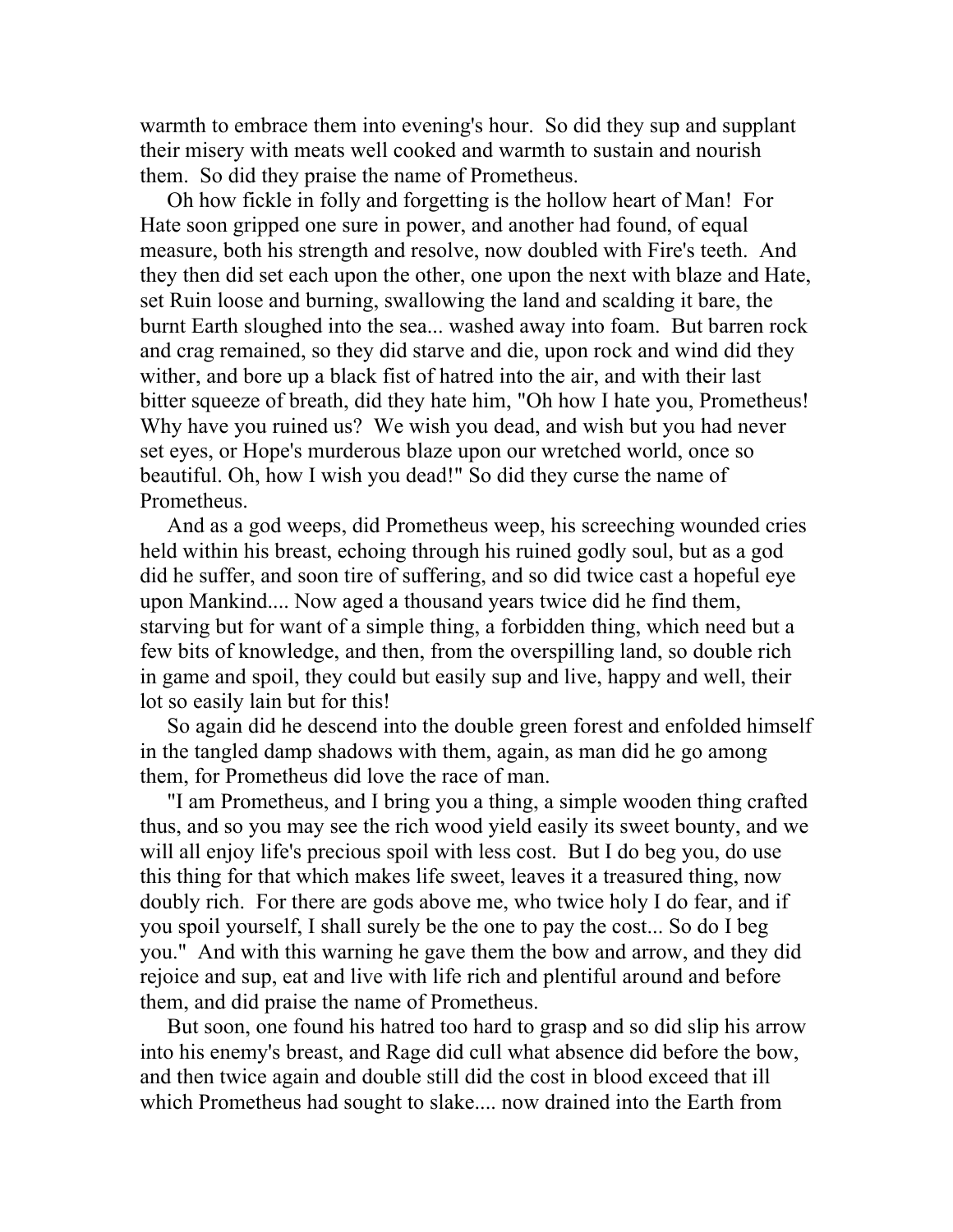arrows pierced in blood, and with their last breath squeezed from their black lips did they scar the air with his name, borne up in blackest hate. "We hate you, Prometheus! For why, why have you done this to us? Why have you cursed us to slaughter and ruin? Oh how I wish you were dead–– Oh how I wish you had never come unto us!" So did they curse the name of Prometheus.

 Prometheus withdrew to a lonely wood, dark, damp and sullen, filled only with the silent ache of his godly wailing, the swallowed cry choked within his empty breast, hollowed out and sunken, ruined from his foolish love of Man.

 Oh how Zeus did laugh and withhold His blows, so loving and kind, so easy and light would they be compared to the still turning torrent shifting in the broken breast of Prometheus. So Zeus did but watch and laugh, warm and sure, wise and wicked was He.

 And again, Prometheus took refuge in the ages and did heal. How godly was his withered breast, again brought forth to light and foolish hope, aglow in a new knowledge which he did bestow in pieces amongst the wisest of men. Until, at last, the atom was split, and upon its unbinding came the energy to light a thousand homes, or destroy a thousand destinies, and at once Prometheus saw his folly and wept... but aloud, in horror. Prometheus had gone mad from his love of Man. Unhinged was his mind, as was to the race of Man the essence of being itself now uncoiled–– In madness did Prometheus cry out and wander the hills, raving and gaunt, stammering and drunken with his deed, as a mad man did he carry his smoldering sticks, embers of wood and coal held in his hands, tossing back and then forth, from right to left, always burning but never burning, juggling and stammering, "To Whom!—To Whom!— Who may have this?— Who?— To Whom!?" So did he rave.

 At last Zeus had mercy upon him and took form as an old ragged beggar, so wise and sure in His body and spirit, He could not be mistaken for but a brittle shell of god, His wisdom a cool shawl of serenity cloaking His aged face, divine and worthy. And so Prometheus stumbled mad and ranting through the hills until at last he discovered a beggar's camp, and within it, a wise and godly beggar, alone in the hills.

 "Ahhhh... To you! *To you* I may give this! Oh please take it from me, oh please... I have something only you can have, I beg you, you alone are worthy, I beg you, please... Oh please, take this from me."

 And so, Zeus did accept the dim coals and relieve Prometheus of his madness, for at last He had another with whom He could share His despair